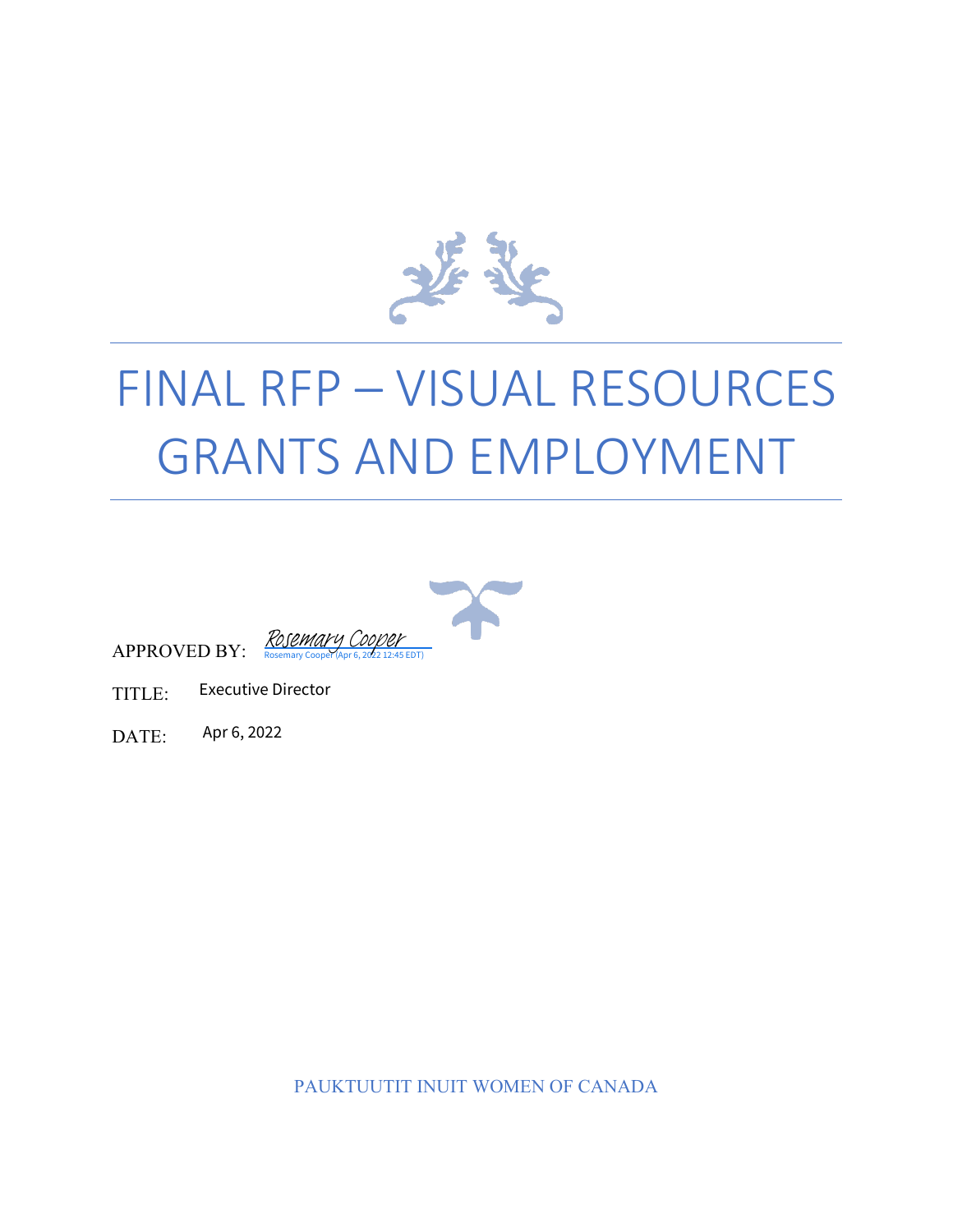

Request for Proposals

#### **Enhancing Inuit Women's Economic Development**

Visual Resources: Grant Writing and Employment

Issuing Office:

Pauktuutit Inuit Women of Canada 510 – 1 Nicholas St. Ottawa, ON K1N 7B7 T: 613-238-3977 F: 613-238-1787 [www.pauktuutit.ca](http://www.pauktuutit.ca/)

Deadline for submissions: May 6, 2022.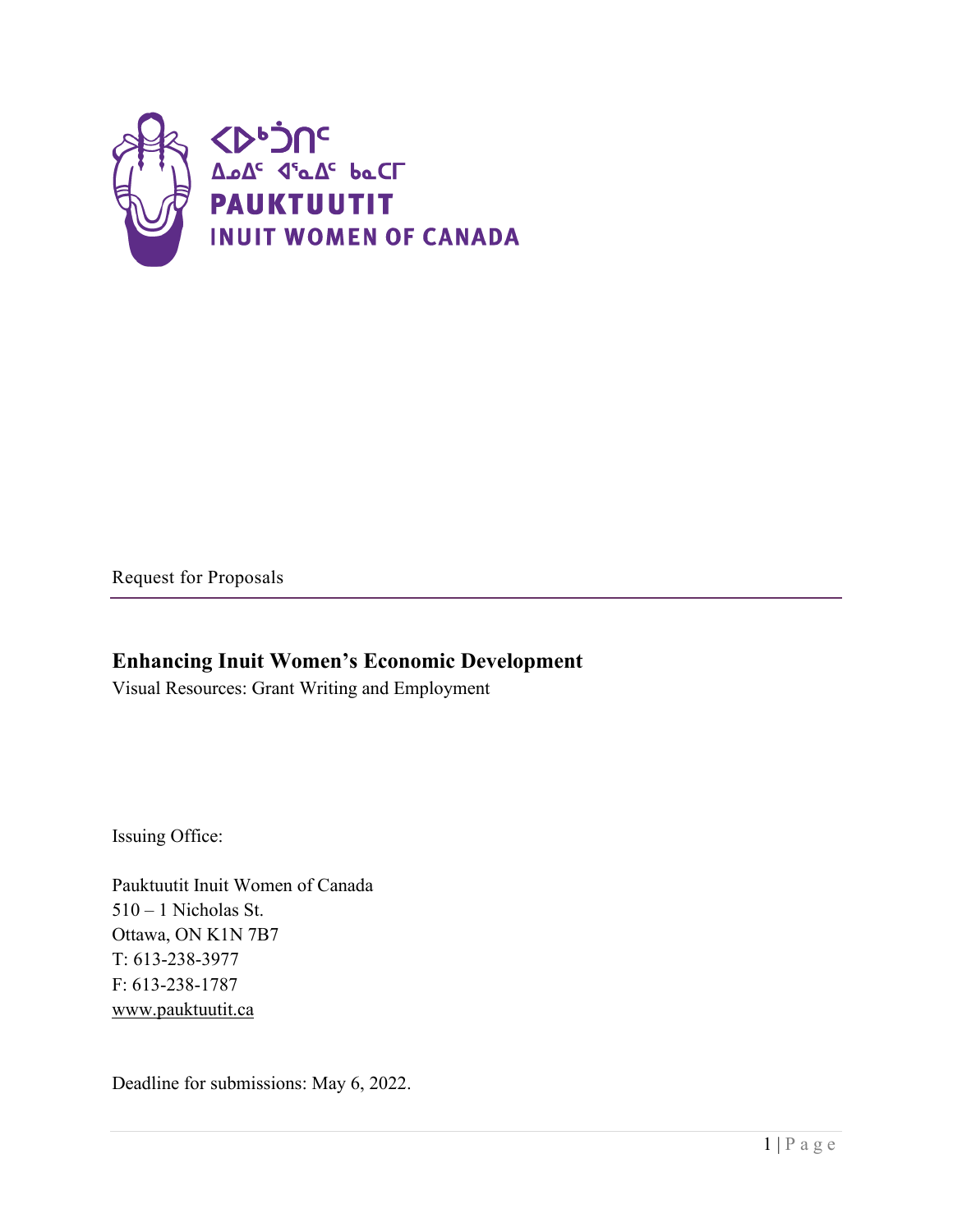#### **Table of Contents**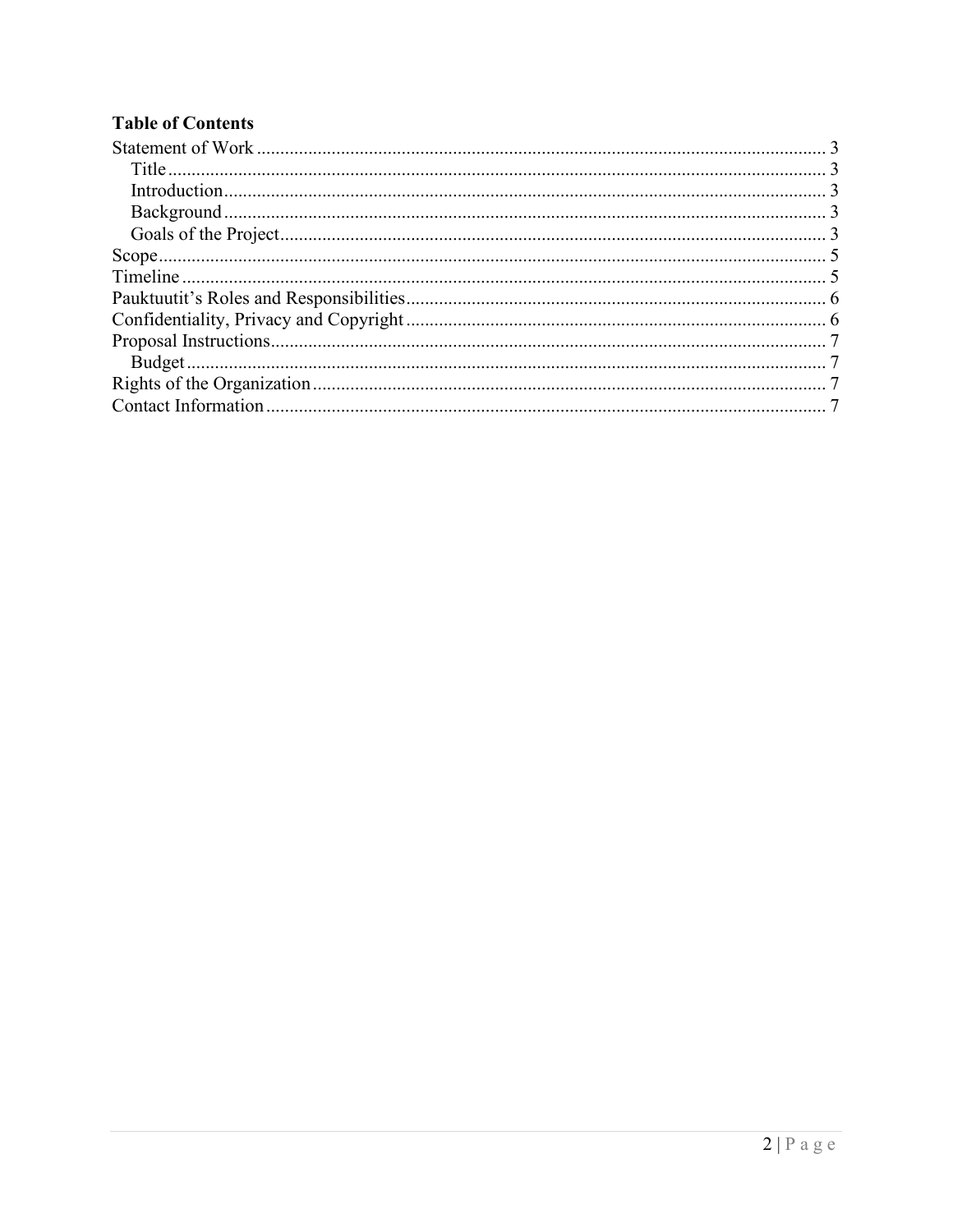#### <span id="page-3-5"></span><span id="page-3-0"></span>**Statement of Work**

#### <span id="page-3-1"></span>**Title**

Development of Visual Resources: Grant Writing and Employment

#### <span id="page-3-2"></span>**Introduction**

There are currently over 60,000 Inuit in Canada. They are the fastest growing population in Canada, with 51 Inuit communities across the Arctic and almost 30% of Inuit living in urban centres. Inuit in Canada consistently experience lower economic participation levels than the national average. In 2012, the national average unemployment rate was approximately 7.3%, while for Inuit the average was more than double at 16%. The unemployment rate for Inuit women in 2012 across Inuit Nunangat was 16.2%, compared with a rate of 23.5% for Inuit men, while Inuit women are more likely to be employed or self-employed. The labour market reflects a participation rate of 60% for Inuit women in Inuit Nunangat. To develop programs and services targeted to support Inuit women, a greater understanding of gendered needs, challenges and gaps across the Inuit Nunangat is required.

#### <span id="page-3-3"></span>**Background**

<span id="page-3-4"></span>*Enhancing Inuit Women's Economic Development* is a five-year project striving to develop resources, supports and research which support the economic well-being of Inuit women across Canada. This project will further develop existing operations and resources of the Inuit Women in Business Network (IWBN), to be available in both languages, English and Inuktut, and made available across Inuit Nunangat and the rest of Canada. The project will also provide strategic direction on the organization's broad economic development activities directly from Inuit women. This approach will facilitate the sharing best practices and identify pertinent economic development priorities as they relate to Inuit women, while developing corresponding strategies.

#### **Goals of the Project**

The project activities will sustain and enhance existing networking and mentorship initiatives besides supporting Inuit women's entrepreneurship, a group which has historically been underrepresented in the Canadian economy.

By undertaking a comprehensive consultation and engagement process in collaboration with Inuit businesswomen and relevant partners, such as regional economic development organizations, the project will establish the needs and priorities of Inuit women for their economic advancement and participation in the labour force, while building the partnerships vital to encourage economic development. This project will promote a greater understanding of the unique priorities, needs and challenges faced by Inuit women across Canada to reduce the barriers to their participation in the economy.

The long-term objectives of this project are: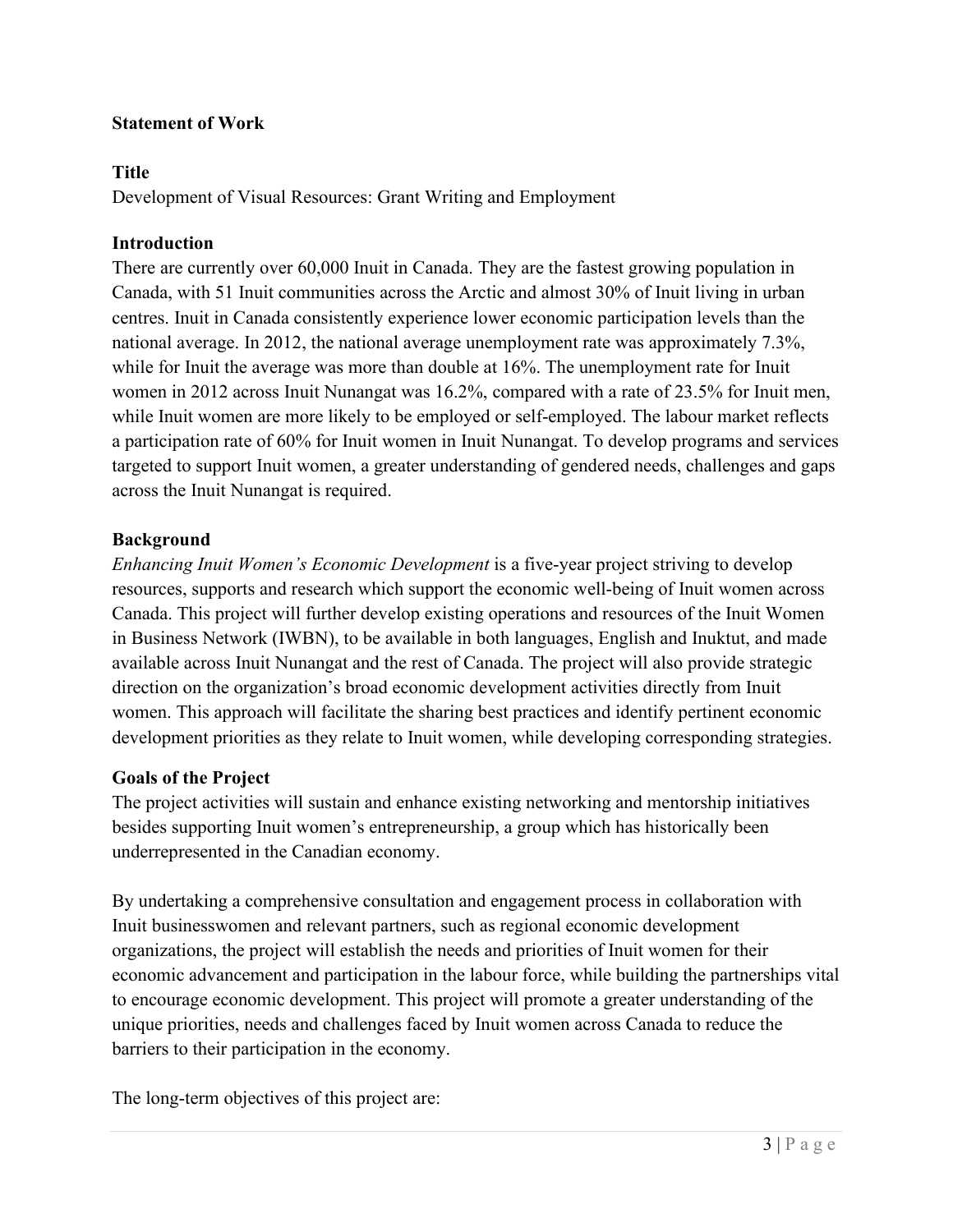- To establish the needs and priorities for Inuit women's economic development.
- To help close services gaps; and,
- To strengthen the capacity of Inuit businesswomen within the entrepreneurship ecosystem.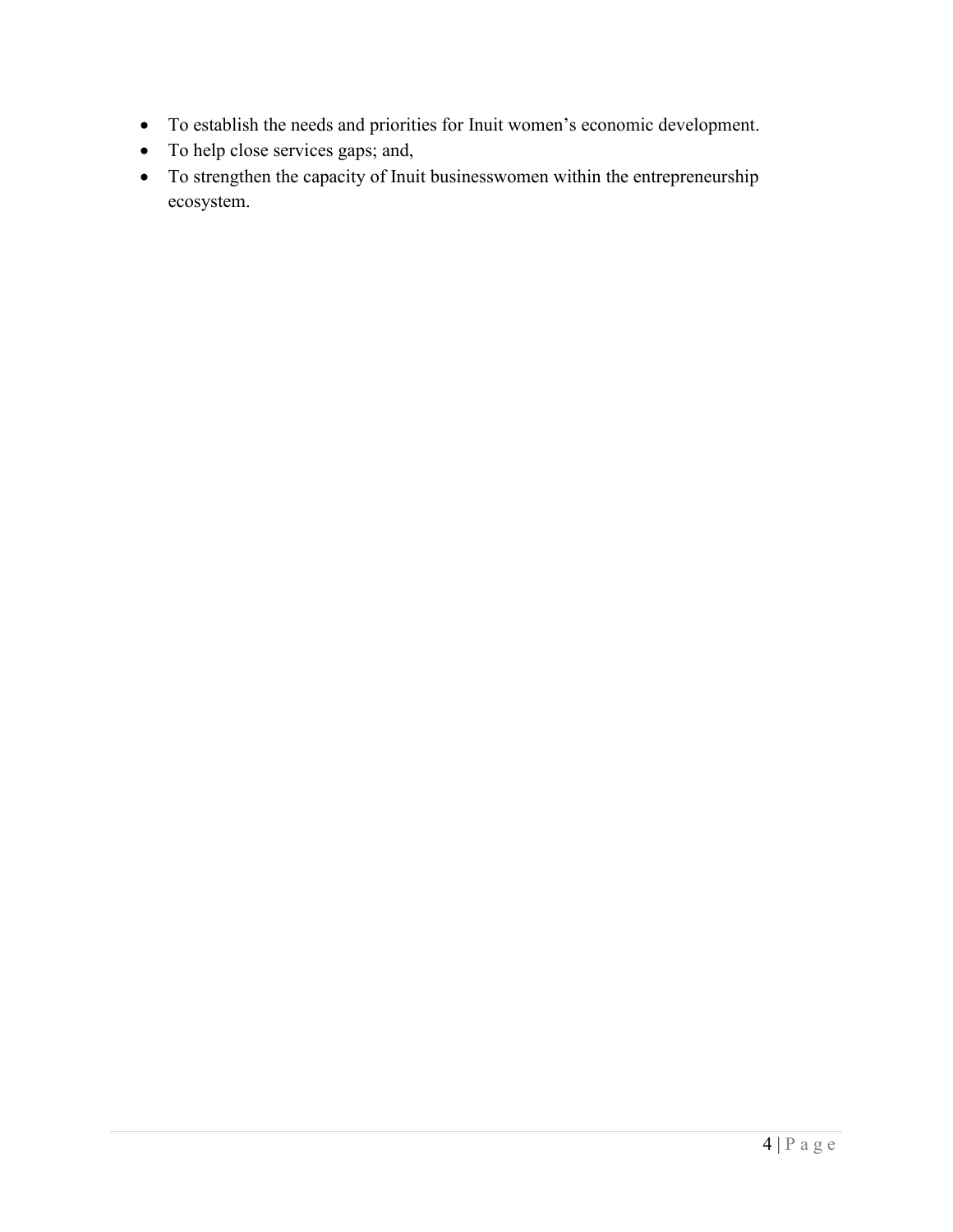#### <span id="page-5-2"></span><span id="page-5-0"></span>**Scope**

This is an open call to individuals, firms, or organizations to develop visual resources on two separate topics:

- 1. a guide to grant writing; and
- 2. steps for employee recruitment, the hiring process, and retention of employees.

Both resources are to be delivered to communities in Inuit Nunangat and across Canada (pending COVID-19 pandemic protocols and travel restrictions) in addition to being available virtually.

The format visual resources produced will take (e.g., tutorial videos) will be determined in consultation with the project team and the successful candidate.

The resources must also complement existing business development workshop materials focused on creating a business plan, financial management, resource mapping and sales and marketing.

The visual resources must be developed and designed to be culturally relevant, accessible, while incorporating current business trends, and educational materials for current, and aspiring Inuit businesswomen.

It is important for applicants to show an understanding of Inuit values and culture and the socioeconomic realities in Inuit Nunangat. Applicants must also have experience working with Inuit communities, actors, governments, and organizations, possess effective communication skills and methods and have the proven expertise to produce culturally relevant work.

#### **Specifications**

- <span id="page-5-1"></span>• Development of visual resources (video tutorials, animated graphics) summarizing the basics of grant writing and an overarching step-by-step guide for new and/or small businesses.
- Development of visual resources (video tutorials, animated graphics) outlining details in relation to employment recruitment, hiring and retention (e.g., finding candidates, steps to hiring, managing employees, training and development, successful retention strategies , etc.)
- Resources must outline the core components of each topic) in a manner that is accessible and culturally relevant to Inuit women.

In addition, the successful applicants will be required to:

- take part in project meetings and teleconferences as requested.
- Provide progress updates as required; and,
- submit all final project documents upon completion.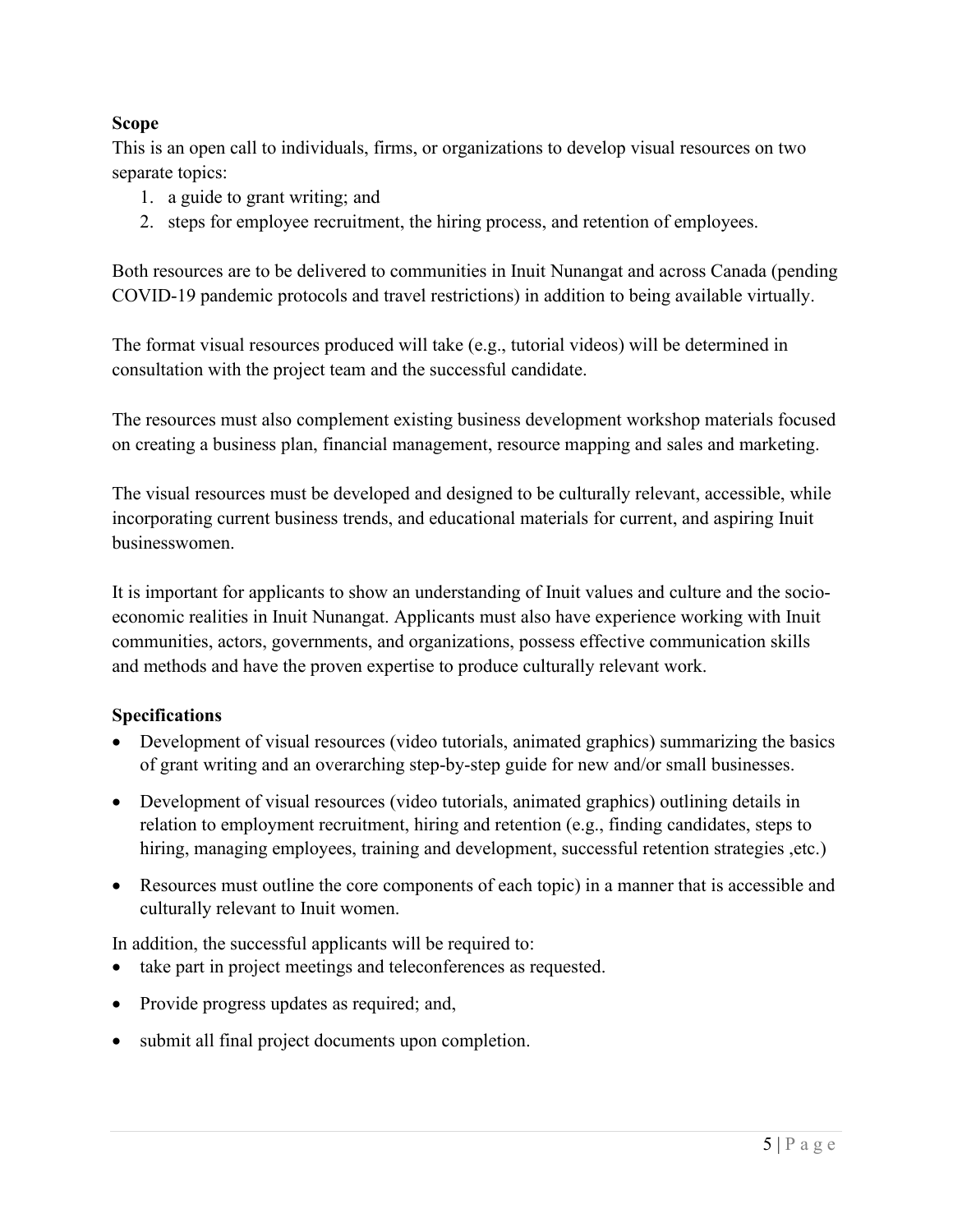#### <span id="page-6-2"></span>**Timeline**

<span id="page-6-0"></span>The duration of the contract will be from:

- Bids accepted until, May 6, 2022.
- Contract begins, May 12, 2022.
- Delivery of resources, October 31, 2022.
- Contract ends; October 31, 2022.

#### **Pauktuutit's Roles and Responsibilities**

The primary contact at Pauktuutit for this project is Lema Ijtemaye, Manager of Social and Economic Development (lijtemaye@pauktuutit.ca).

Pauktuutit commits to provide the information and materials necessary to complete the work and will respond to requests for information in a timely fashion.

<span id="page-6-1"></span>Pauktuutit will provide a decision within three business days.

#### **Confidentiality, Privacy and Copyright**

The successful applicant shall not disclose to any party any confidential information gained or resulting from activities undertaken under this project, nor shall the applicant disclose any information concerning Pauktuutit or their affairs where such information is obtained through this Project.

Pauktuutit and the successful applicant will agree to publicly and mutually acknowledge and accord appropriate credit for each other's contribution in this project, including any products developed and disseminated as a result. Both parties will come to an agreement on how credit is attributed, depending on the nature and degree of each organization's contribution.

It is understood that Pauktuutit retains ownership of any and all materials and intellectual property created, designed, or produced as a result of activities undertaken by the successful applicant when awarded this project.

It is understood that the successful applicant will generate original work for this project.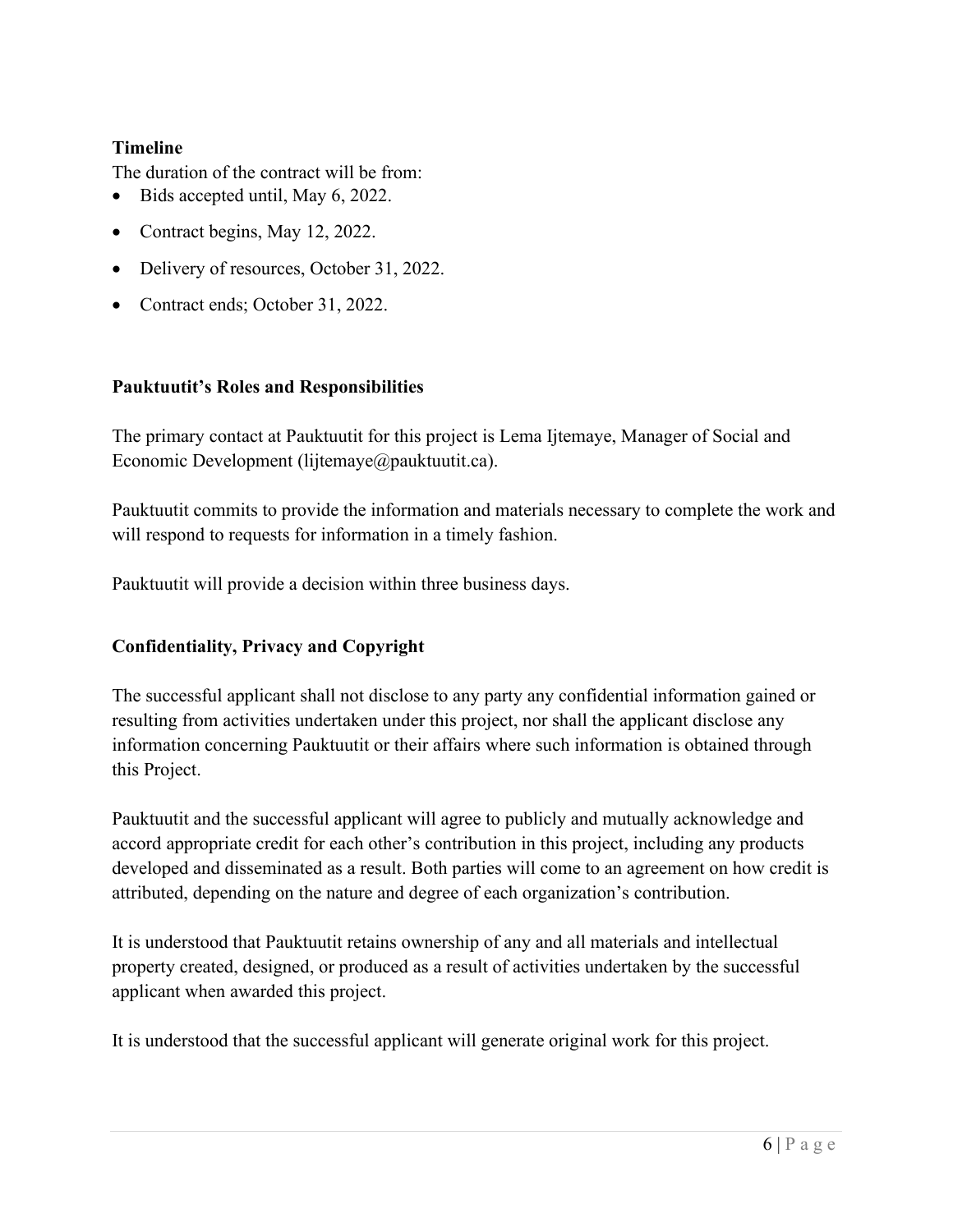#### <span id="page-7-4"></span><span id="page-7-0"></span>**Proposal Instructions**

- Applicants must submit their company name, and confirm their incorporation, references, and/or portfolio;
- Submit by email to lijtemaye $\omega$  pauktuutit.ca;
- Word format or PDF;
- Estimates/budgets must remain firm until March 15, 2023.
- No payment will be made for costs incurred in the preparation and submission of a proposal in response to this RFP;
- No costs incurred before receipt of a signed contract can be charged to the proposed contract;
- Travel that may be required will be separate from this scope of work budget and will be paid for by Pauktuutit; and,
- Pauktuutit reserves the right not to award a contract as a result of this RFP.

#### <span id="page-7-1"></span>**Budget**

The proposal must:

- Include a detailed budget not to exceed \$150,000, including HST and that demonstrates that the objectives and deliverables for the project can be met;
- Indicate the billing rate;
- List any other expenses that might be applicable; and
- Total bid MUST include 13% HST tax.

#### <span id="page-7-2"></span>**Rights of the Organization**

Pauktuutit reserves the right to:

- Enter into negotiations with one or more bidders on any or all aspects of this proposal.
- Accept any proposal in whole or in part.
- Cancel and/or re-issue this requirement at any time.
- Award one or more contracts.
- <span id="page-7-3"></span>• Verify any or all information provided by the bidder with respect to this requirement.

#### **Contact Information**

Please direct the application to:

Lema Ijtemaye, Manager of Social and Economic Development Pauktuutit Inuit Women of Canada 520 – 1 Nicholas St. Ottawa, ON K1N 7B7 lijtemaye@pauktuutit.ca 613-238-3977 ext. 245